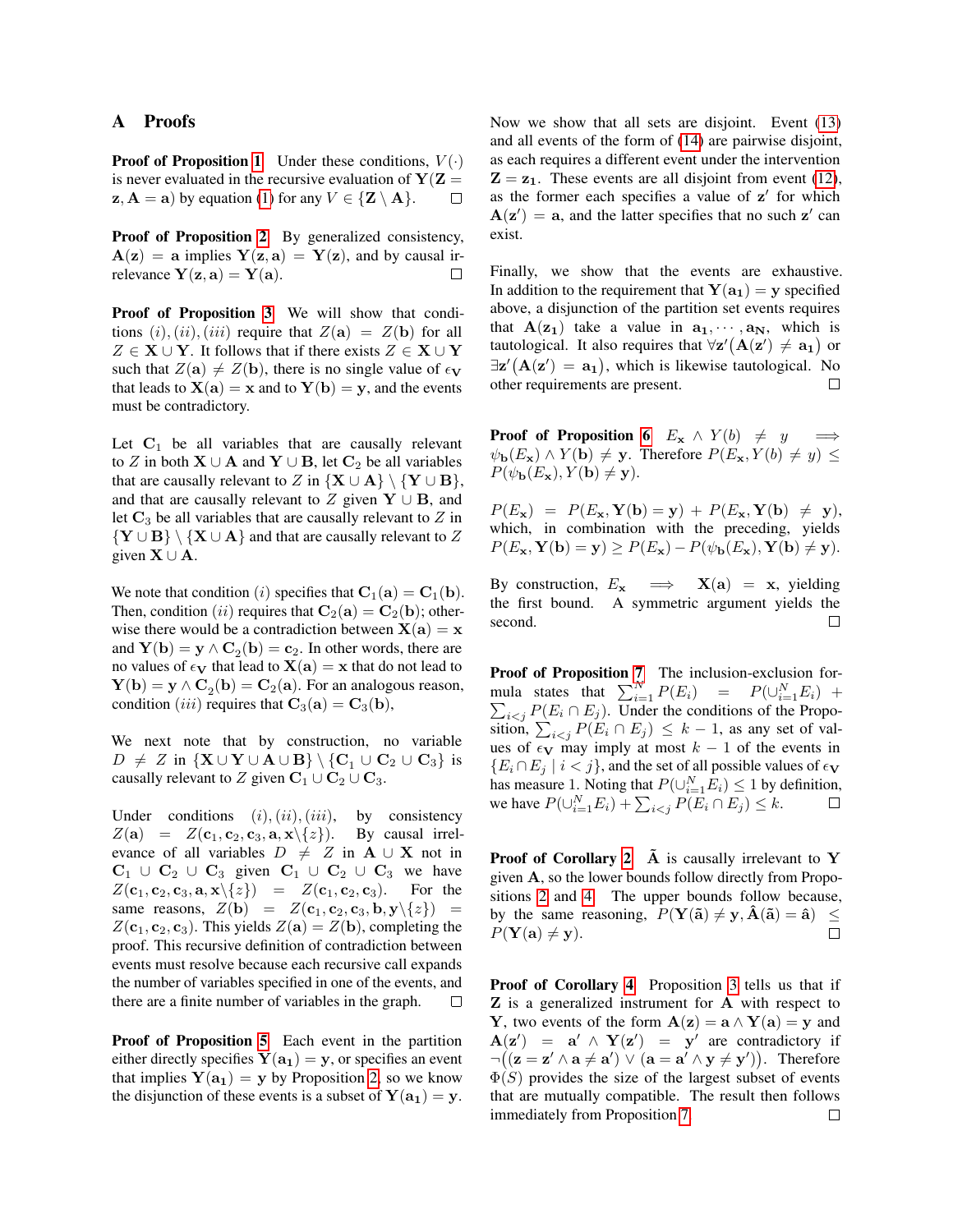### B Equivalence Class Completeness

In this appendix we introduce an assumption we call *equivalence class completeness*. Following [\[1\]](#page-5-0), we say two values in the domain of  $\epsilon_{\mathbf{V}}$  are in the same equivalence class if they will produce the same results through equation [\(1\)](#page-0-0) for every variable under every intervention.

Assumption 1 (Equivalence Class Completeness). *Every equivalence class of*  $\epsilon$ **v** *is non-empty in the domain of*  $\epsilon$ <sub>V</sub>.

We note that this assumption precludes the possibility of vacuous edges (edges that reflect no causal influence) in the graph. In the case of a vacuous edge  $X \to V$ , for example, there will be no values of  $\epsilon_V$  that produce  $V = v$  for some setting of  $X = x$  and  $V = v'$  for another setting of  $X = x'$ , because V is not a function of X. This would mean that the equivalence class of values of  $\epsilon_{\mathbf{V}}$  that lead to  $V = v$  under intervention  $X = x$  and  $V = v'$  under intervention  $X = x'$  is empty, violating the assumption.

For the same reason, this assumption precludes the possibility of context-specific exclusion restrictions. If there is an edge  $X \to V$  such that for some level of the other parents of V, denoted by  $Y = y$ , V is not a function of X, then there will exist no value of  $\epsilon_V$  that leads to  $V = v$  under intervention  $X = x$ ,  $Y = y$  but to  $V = v'$ under intervention  $X = x'$ ,  $Y = y$ .

We now show that under this assumption, the criteria in Propositions [2](#page-0-0) and [3](#page-0-0) for cross-world implication and event contradiction respectively are necessary as well as sufficient. It follows that unless there exists background knowledge that the equivalence class completeness assumption is violated, due for example to deterministic causal relationships, all implications and contradictions relevant for deriving bounds and inequality constraints can be obtained using these criteria.

Proposition 8. *Under the equivalence class completeness assumption,* Z *is causally irrelevant to* Y *given* A *if and only if:*

$$
\mathbf{A}(\mathbf{z}) = \mathbf{a} \wedge \mathbf{Y}(\mathbf{z}) = \mathbf{y} \implies \mathbf{Y}(\mathbf{a}) = \mathbf{y}.
$$

*Proof.* Sufficiency is given by proposition [2.](#page-0-0) We demonstrate necessity as follows. Assume Z is not causally irrelevant to Y given A, i.e. there is a path from  $Z$  to Y not through A. Then by equivalence class completeness, there must be values of  $\epsilon_{\mathbf{V}}$  for which Y is a function of Z when  $A$  is exogenously set and  $Z$  does not take the value z under no intervention. Therefore, there will exist values of  $\epsilon_{\mathbf{V}}$  such that  $\mathbf{Y}(\mathbf{a}, \mathbf{z}) \neq \mathbf{Y}(\mathbf{a})$ . By generalized consistency  $A(z) = a \wedge Y(z) = y \implies Y(a, z) = y$ , which contradicts  $\mathbf{A}(\mathbf{z}) = \mathbf{a} \wedge \mathbf{Y}(\mathbf{z}) = \mathbf{y} \implies \mathbf{Y}(\mathbf{a}) = \mathbf{y}$ .  $\Box$ 

<span id="page-1-0"></span>Proposition 9. *Under the equivalence class completeness assumption, two events*  $X(a) = x$  *and*  $Y(b) = y$ *are contradictory if and only if there exists*  $Z \in \mathbf{X} \cup \mathbf{Y}$ *such that*  $Z(\mathbf{a}) \neq Z(\mathbf{b})$ *, and all of the following hold:* 

- *(i) Variables in the subsets of both*  $X \cup A$  *and*  $Y \cup B$ *causally relevant for* Z *are set to the same values in* x, a*, and* y, b*.*
- *(ii) Let*  $C \in \{X \cup A\} \setminus \{Y \cup B\}$  *be any variable that is causally relevant to* Z *in*  $X \cup A$  *and causally relevant to*  $Z$  *given*  $Y \cup B$ *, with*  $C$  *set to*  $c$  *in*  $x$ *,*  $a$ *. Then*  $X(a) = x$  *and*  $Y(b) = y \wedge C(b) = c'$  *are contradictory when*  $c \neq c'$ .
- *(iii) Let*  $C \in \{Y \cup B\} \setminus \{X \cup A\}$  *be any variable that is causally relevant to* Z *in* Y ∪ B *and causally relevant to*  $Z$  *given*  $X \cup A$ *, with*  $C$  *set to*  $c$  *in*  $y$ *,*  $b$ *. Then*  $Y(b) = y$  *and*  $X(a) = x \wedge C(a) = c'$  *are contradictory when*  $c \neq c'$ .

*Proof.* Sufficiency is given by Proposition [3.](#page-0-0) To see the necessity of condition  $(i)$ , we note that if variables causally relevant in  $X \cup A$  and in Y  $\cup B$  took different values in x, a and y, b, then if  $Z(\mathbf{x}, \mathbf{a}) \neq Z(\mathbf{y}, \mathbf{b})$ , there must be an equivalence class that leads to these two results under their respective interventions. By the equivalence class completeness assumption it will be non-empty. Therefore there exists a value of  $\epsilon_V$  that leads to both events, and they are not contradictory.

We now demonstrate the necessity of condition  $(ii)$ . If  $(ii)$  does not hold, there must be a variable D that is causally relevant to Z in  $X \cup A$  and given  $Y \cup B$  that can take different values under equivalence classes of  $\epsilon_V$  that lead to  $X(a) = a$  and  $Y(b) = y$  under their respective interventions. Because  $D$  is causally relevant given both the remainder of  $X \cup A$ , and given all of  $Y \cup B$ , and can for single value of  $\epsilon_V$  take different values under the relevant interventions, it is possible for that value of  $\epsilon_V$  to yield different values of Z under the two interventions. By equivalence class completeness, an  $\epsilon_{\mathbf{V}}$  leading to this result must exist, leading to a lack of contradiction between the two events. Condition  $(iii)$  is necessary by an analogous argument.  $\Box$ 

#### C Redundant Lower Bounds

We present results that establish the redundance of lower bounds induced by certain events  $E_1$  and  $E_2$  through Corollary [3.](#page-0-0)

We first observe that the event chosen for  $E_1$  in Proposi-tion [6](#page-0-0) should be compatible with the event  $Y(b) = y$ . If it is not,  $\psi_{\mathbf{b}}(E_1) \wedge \mathbf{Y}(\mathbf{b}) \neq \mathbf{y}$  is equivalent to  $\psi_{\mathbf{b}}(E_1)$ .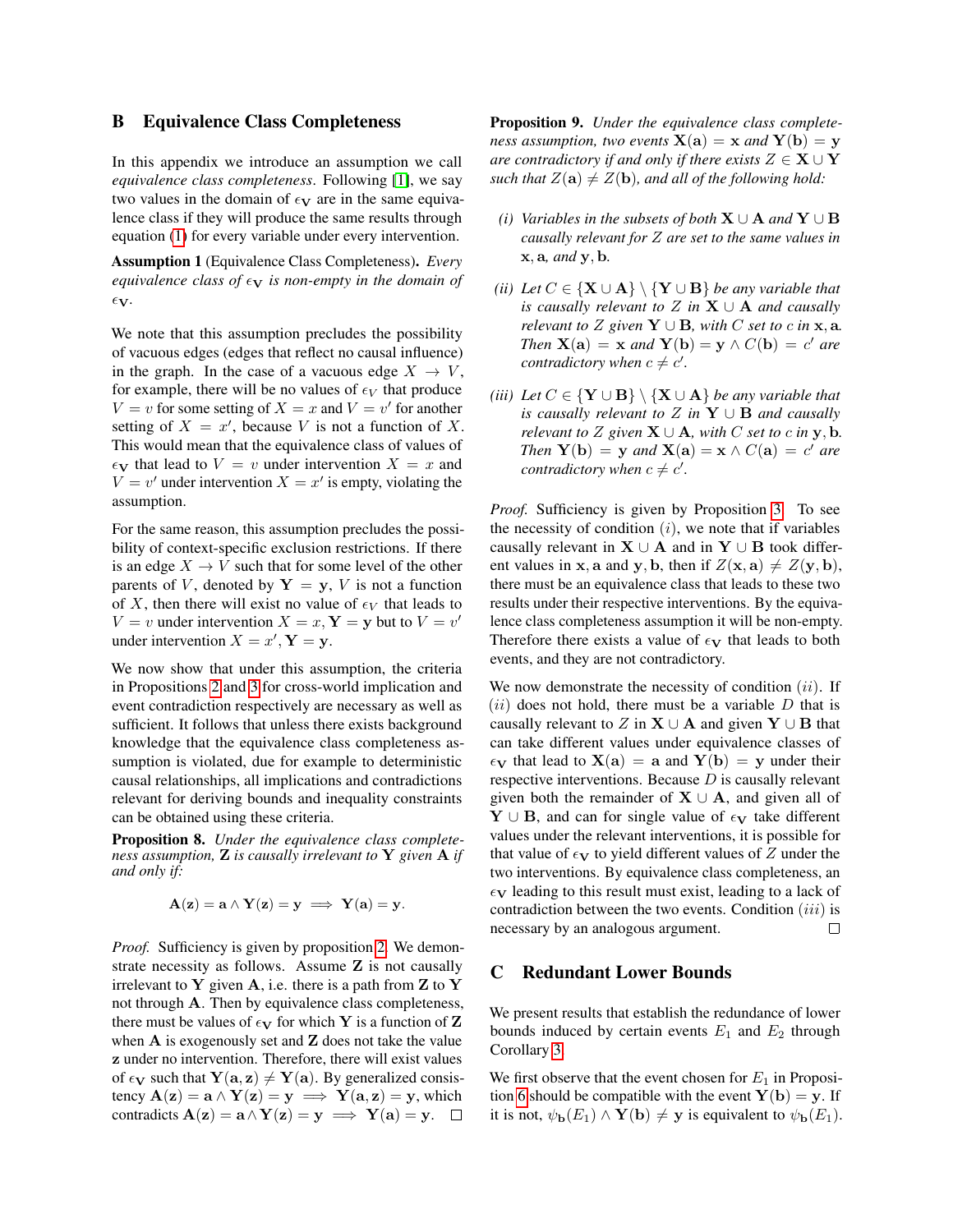Because  $E_1 \implies \psi_{\bf b}(E_1)$ , by Proposition [4](#page-0-0) any such  $E_1$ will induce a negative lower bound, which is of course uninformative. An analogous argument can be made for  $E_2$ .

We next consider a proposition that explains why we did not need to consider the bound induced by  $E_1 \triangleq A(\bar{z}) =$  $\bar{a}$  to obtain sharp bounds in Section [3.](#page-0-0)

<span id="page-2-2"></span>**Proposition 10.** Let  $E_1$  *imply*  $X(a) = a$  *and let*  $\mathbf{Y}(\mathbf{b}) \neq \mathbf{y}$  *imply*  $\psi_{\mathbf{b}}(E_1)$ *. Then the event*  $E_2 \triangleq$ Y(b) = y *induces, through Proposition [6,](#page-0-0) a weakly better bound than does* E1*. An analogous claim holds for* E2*.*

*Proof.*  $P(\psi_{\mathbf{b}}(E_1), \mathbf{Y}(\mathbf{b}) \neq \mathbf{y}) = P(\mathbf{Y}(\mathbf{b}) \neq \mathbf{y})$ , as  $\mathbf{Y}(\mathbf{b}) \neq \mathbf{y} \implies \psi_{\mathbf{b}}(E_1)$  by assumption.

The lower bound induced by  $E_1$ , given by Proposition [6](#page-0-0) as  $P(E_1) - P(\psi_{\bf b}(E_1), Y({\bf b}) \neq {\bf b})$ , can now be expressed as  $P(Y(\mathbf{b}) = y) - P(\neg E_1)$ .

We now note  $\psi_{\mathbf{a}}(\mathbf{Y}(\mathbf{b}) = \mathbf{b}) \wedge \mathbf{X}(\mathbf{a}) \neq \mathbf{x} \implies \neg E_1$ , as  $E_1 \implies X(a) = x$  by construction. Therefore  $P(\neg E_1) \ge P(\psi_{\mathbf{a}}(\mathbf{Y}(\mathbf{b}) = \mathbf{b}) \wedge \mathbf{X}(\mathbf{a}) \ne \mathbf{x})$ , and the bound induced by  $E_2 \triangleq \mathbf{Y}(\mathbf{b}) = \mathbf{y}$ , given by Proposition [6](#page-0-0) as  $P(Y(b) = y) - P(\psi_a(Y(b) = b)) \wedge X(a) \neq x),$ must be better than that induced by  $E_1$ .  $\Box$ 

In the binary IV case described in Section [3,](#page-0-0) every event under intervention  $Z = z$  is compatible with the event  $A(\bar{z}) = \bar{a}$ . This means that in particular  $\psi_z(A(\bar{z}) = \bar{a})$  is implied by  $\neg(A(z) = a \wedge Y(z) = y)$ . The lower bound on event [\(4\)](#page-0-0) induced by  $E_1 \triangleq A(\bar{z}) = \bar{a}$  is therefore redundant given the bound induced by  $E_2 \triangleq A(z)$  =  $a \wedge Y(z) = y.$ 

Next, we identify an additional condition under which bounds induced by particular valid choices of  $E_1$  and  $E_2$ are irrelevant. This condition does not appear in the IV model.

<span id="page-2-1"></span>**Proposition 11.** *If two candidates for events*  $E_1$   $(E_2)$ , *under Proposition [6](#page-0-0) are each compatible with the same events under*  $\mathbf{B} = \mathbf{b}$  ( $\mathbf{A} = \mathbf{a}$ *), the candidate event with larger density will induce a better bound.*

*Proof.* The bound in Proposition [6](#page-0-0) is expressed as the density of  $E_1$  ( $E_2$ ) less a function of the events compatible with  $E_1$  ( $E_2$ ). If the two candidate events are compatible with the same set of events, the negative quantity in the bound will be the same. The bound with the larger positive quantity – the density of  $E_1(E_2)$  – must be larger.  $\Box$ 

<span id="page-2-0"></span>Proposition 12. *Under the equivalence class completeness assumption, an event*  $Y(a) = y \wedge X(a) = x$  *is com*patible with the same events under intervention  $\mathbf{A}=\mathbf{a}^{\prime}$ 

as is  $X(a) = x$  *if and only if* Y, and all descendants of Y *in* X *to which* Y *is causally relevant given the remainder of* X*, have at least one causally relevant ancestor in* A *that takes different values in* a *than in* a 0 *.*

*Proof.* If an event does not contradict  $Y(a) = y \wedge$  $X(a) = x$ , it will not contradict the less restrictive event  $X(a) = x.$ 

We consider an event compatible with  $X(a) = x$ . By Proposition [9,](#page-1-0) if it is to contradict  $X(a) = x \wedge Y(a) = y$ under the equivalence class completeness assumption, then there must be a variable  $Z$  satisfying the conditions of that proposition. This  $Z$  cannot be in  $Y$ , or any of its descendants in  $X$  to which it is causally relevant given the remainder of  $X$ , by the condition that they each have a causally relevant ancestor in A that differs between a and  $a'$ . If it is any variable to which  $Y$  is not causally relevant, then the causally relevant ancestors are the same in  $X(a) = x \wedge Y(a) = y$  as in  $X(a) = x$ , so the event must also be compatible with  $X(a) = x \wedge Y(a) = y$  if it is compatible with  $X(a) = x$ .

Finally, we demonstrate the necessity of these conditions. If they failed to hold, some variable in  $Y \cup X$  in Y or to which  $Y$  is causally relevant given the remainder of X would have no causally relevant ancestor in A that differed under the two interventions. We call such a variable  $Z$ , and say it takes value  $z$ . Then we construct the event  $\mathbf{X}'(\mathbf{a}') = \mathbf{x}' \wedge \mathbf{Y}'(\mathbf{a}') = \mathbf{y}' \wedge \mathbf{Z}(\mathbf{a}') \neq \mathbf{z}$ , with  $X', Y'$  denoting  $X \setminus \{Z\}$ ,  $Y \setminus \{Z\}$ . This event contradicts  $Y(a) = y \wedge X(a) = x$  but does not contradict  $X(a) = x$  by Proposition [9.](#page-1-0) П

We note that because the bounds derived by Corollary [3](#page-0-0) do not make use of any additional implications that may result from violations of the equivalence class completeness assumption, these results lead directly to the following Corollary:

**Corollary 5.** Let the event  $\tilde{E} \triangleq \mathbf{Y}(\mathbf{a}) = \mathbf{y} \wedge \mathbf{X}(\mathbf{a}) = \mathbf{x}$ be compatible with the same events under  $A = a'$  as  $X(a) = x$  by Proposition [12,](#page-2-0) and be a valid candidate *for*  $E_1$  ( $E_2$ ). Then by Proposition [11,](#page-2-1) any event  $\mathbf{X}(\mathbf{a}) =$  $\mathbf{x} \wedge \mathbf{W}(\mathbf{a}) = \mathbf{y}_{\mathbf{w}}$ , with  $\mathbf{W} \subset \mathbf{Y}$ , that is also a valid *candidate for*  $E_1$   $(E_2)$  *will induce a better bound through Corollary* [3](#page-0-0) *than*  $E$ *.* 

#### D Numerical Examples of Bound Width

In this section, we provide numerical examples of bounds in two models. These examples demonstrate that bounds tend to be most informative when the instrument and treatment are highly correlated. It is our hope that they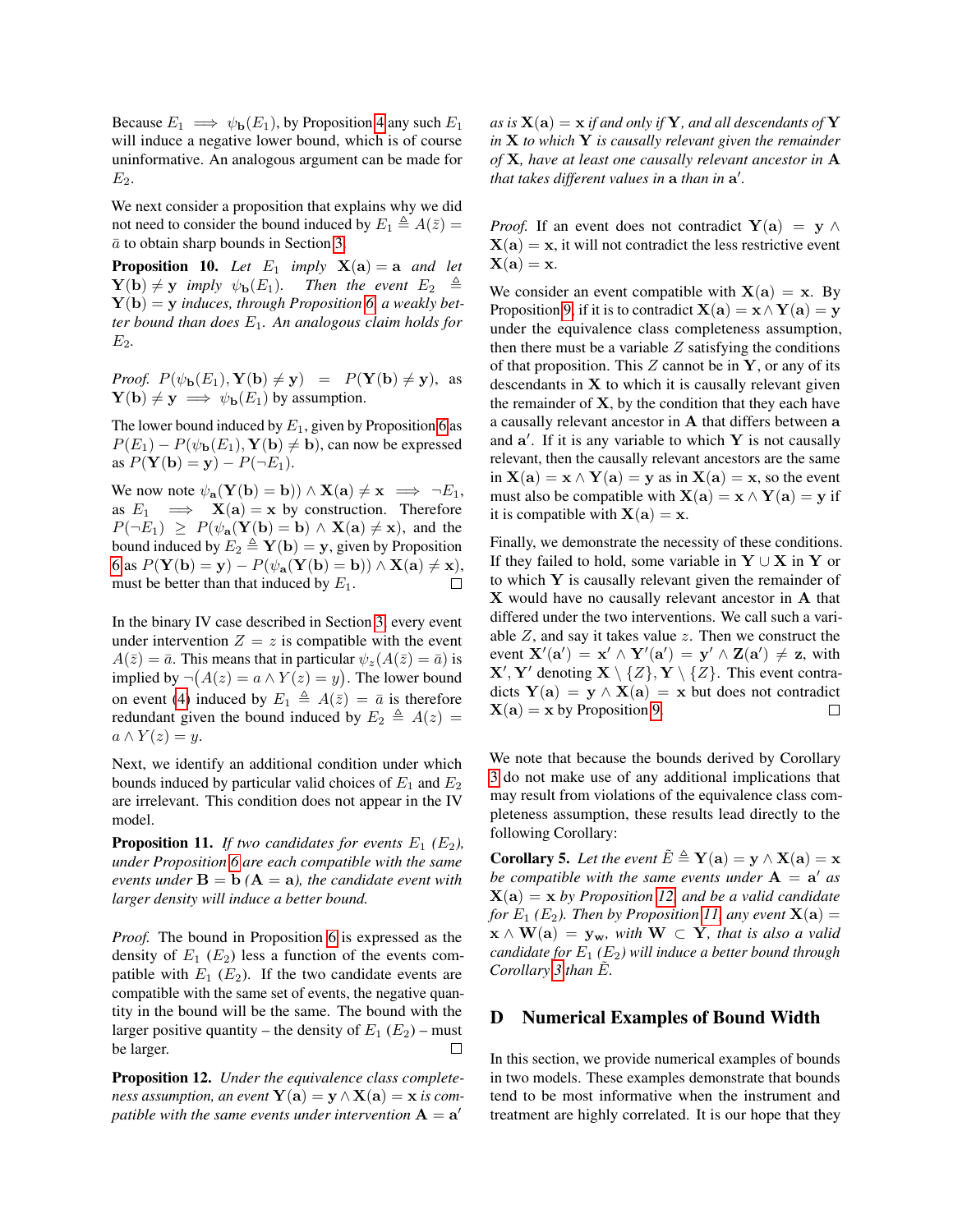

<span id="page-3-0"></span>Figure 4: The Inclusive Frontdoor Model

will provide some intuition about when these bounds will be of use.

Consider the causal model described by the graph in Fig. [4.](#page-3-0) Suppose all variables are binary and we are interested in the probability  $P(Y(A_1 = 1, A_2 = 1) = 1)$ . If we observe the following probabilities,

$$
P(A_1 = 1, A_2 = 1, Y = 1) = .01
$$
  

$$
P(A_1 = 1, A_2 = 1, Y = 0) = .08,
$$

we can use Corollary [1](#page-0-0) to obtain the bounds

$$
.01 \le P(Y(A_1 = 1, A_2 = 1) = 1) \le .92.
$$

These bounds are quite wide, and unlikely to be informative. Now suppose that we observe the following conditional probability

$$
P(A_2 = 1 | A_1 = 1) = .1.
$$
 (23)

Noting that  $P(A_1(a_2) = a_1, Y(a_2) = y)$  is identified as  $\frac{P(a_1, a_2, y)}{P(a_2, a_1)}$  $\frac{P(a_1, a_2, y)}{P(a_2|a_1)}$ , we can now use Corollary [2](#page-0-0) to obtain the bounds

$$
.1 \le P(Y(A_1 = 1, A_2 = 1) = 1) \le .2.
$$

These bounds are much tighter, and exclude .5, which may be important in some cases. If instead we observe the conditional probability

$$
P(A_2 = 1 | A_1 = 1) = .5,
$$
 (24)

then Corollary [2](#page-0-0) yields the much less informative bounds

$$
.02 \le P(Y(A_1 = 1, A_2 = 1) = 1) \le .84.
$$

In this example  $A_2$  is used as a generalized instrument for  $A_1$ , as discussed in Section [4.](#page-0-0) The tightness of the bounds therefore depends on the relationship between the two, as demonstrated by the differences in bounds under the conditional probabilities [\(23\)](#page-3-1) and [\(24\)](#page-3-2).

We now consider the IV Model with Covariates, depicted in Fig. [3](#page-0-0) (a), and discussed in Section [6.](#page-0-0) To build an understanding of the utility of our bounds, we randomly generated distributions from the model. These distributions were generated by sampling the parameter for each observed binary random variable, conditional on each setting of its parents, from a symmetric Beta distribution, with parameters equal to 1. The unobserved variable  $U$ was assumed to have cardinality 16, to allow for every possible equivalence class [\[1\]](#page-5-0), and its distribution was drawn

<span id="page-3-3"></span>

<span id="page-3-1"></span>Figure 5: Each point represents a randomly generated distribution in the IV model with covariates, depicted in Fig. [3](#page-0-0) (a). This plot shows informally that correlation between the generalized instrument Z and the treatment A is associated with tighter bounds on the ACE,  $E[Y(A =$  $1 - Y(A = 0)$ . The histograms show the marginal distributions of correlation and bound width.

<span id="page-3-2"></span>from a symmetric Dirichlet distribution with parameters equal to 0.1.

We then calculated the correlation between  $A$  and  $Z$ , as well as bounds on the ACE,  $E[Y(A = 1) - Y(A = 0)],$ for each distribution. The results are presented in Fig. [5.](#page-3-3)

We observe that, as expected, greater correlation between the generalized instrument and the treatment is associated with tighter bounds. This pattern persisted across simulations for additional models, and across various approaches to sampling distributions from the model.

The marginal distributions of correlation and bound width, shown as histograms in Fig. [5](#page-3-3) seem to be sensitive to the approach used to sample distributions from the model. For distributions sampled as described above, and used to generate Fig. [5,](#page-3-3) the mean width of bounds on the ACE was 0.77, with a standard deviation of 0.12. In 4% of the distributions, the bounds excluded 0. We find that these values are also sensitive to changes in how distributions were sampled.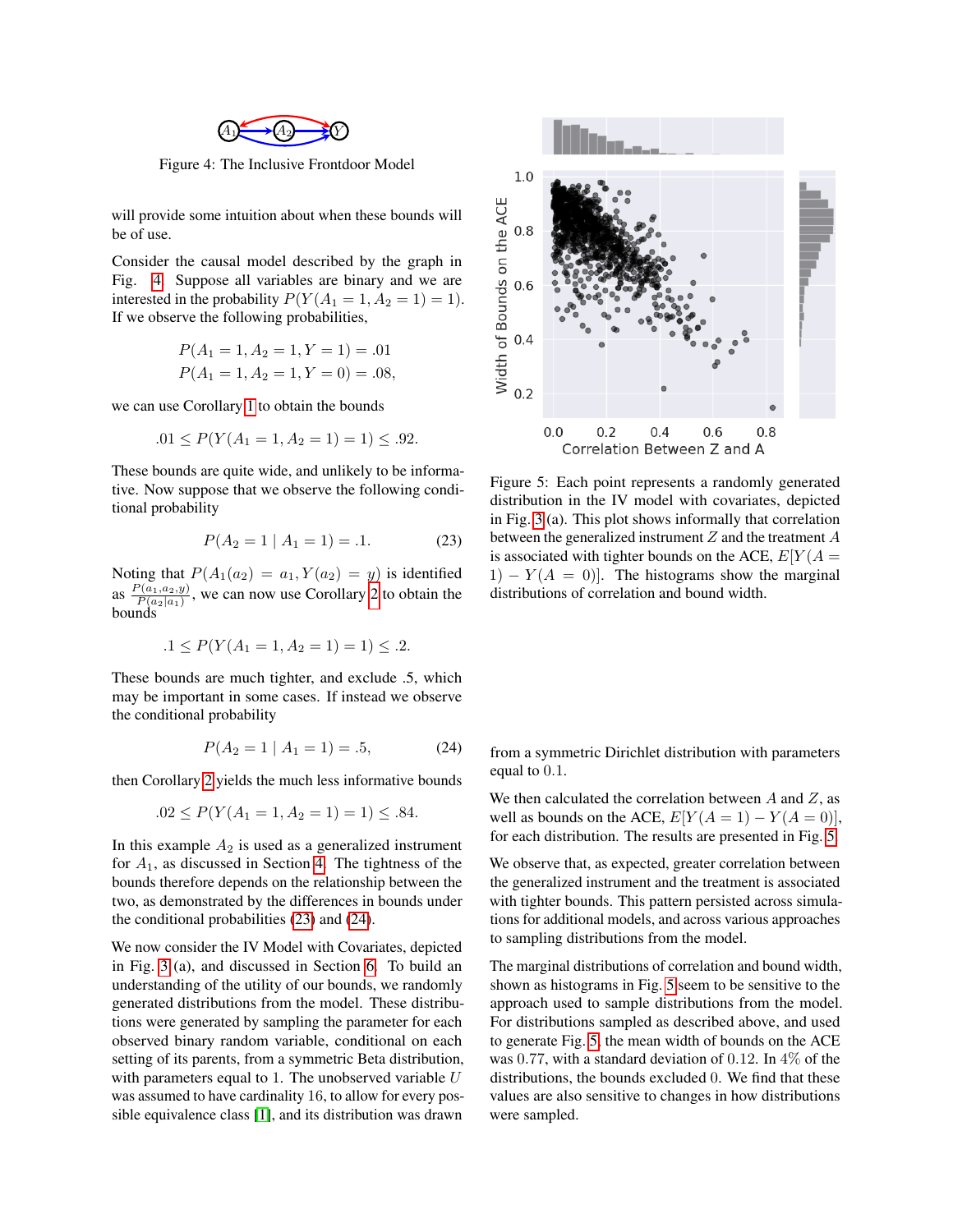# **E** Bounds on  $P(Y(\bar{a}) = \bar{y})$  in the IV Model With Covariates

The remainder of this section is a LaTeX friendly printout of the steps taken by our implementation of the algorithm described in this work when applied to bounding  $P(\bar{y}(\bar{a}))$ in the IV model with covariates, as described in Section [6.](#page-0-0)

To begin, we partition  $\bar{y}(\bar{a})$  as described in Proposition [5:](#page-0-0)

$$
\bar{y}(\bar{a}) \wedge a(\bar{z}) \wedge a(z)
$$

$$
\bar{a}(\bar{z}) \wedge \bar{y}(\bar{z})
$$

$$
(a(\bar{z}) \wedge (\bar{a}(z) \wedge \bar{y}(z))).
$$

As before, no lower bound is provided for the first event in the partition, and the second has an identified density. We now consider the last event in the partition  $a(\bar{z}) \wedge$  $(\bar{a}(z) \wedge \bar{y}(z)).$ 

The following events imply  $a(\bar{z})$  and can therefore be used as  $E_1$  events in Corollary [3:](#page-0-0)

$$
a(\bar{z}) \land \bar{y}(\bar{z})
$$

$$
a(\bar{z}) \land y(\bar{z})
$$

$$
a(\bar{z}) \land \bar{c}(\bar{z})
$$

$$
a(\bar{z}) \land \bar{y}(\bar{z})
$$

$$
a(\bar{z}) \land \bar{y}(\bar{z}) \land \bar{c}(\bar{z})
$$

$$
a(\bar{z}) \land \bar{y}(\bar{z}) \land c(\bar{z})
$$

$$
a(\bar{z}) \land y(\bar{z}) \land \bar{c}(\bar{z})
$$

$$
a(\bar{z}) \land y(\bar{z}) \land c(\bar{z}).
$$

Likewise, the following events imply  $\bar{a}(z) \wedge \bar{y}(z)$  and can therefore be used as  $E_2$  events in Corollary [3:](#page-0-0)

$$
\bar{a}(z) \wedge \bar{y}(z)
$$

$$
\bar{a}(z) \wedge \bar{y}(z) \wedge \bar{c}(z)
$$

$$
\bar{a}(z) \wedge \bar{y}(z) \wedge c(z)
$$

By Proposition [10,](#page-2-2)  $a(\bar{z})$ , which implies  $a(\bar{z})$ , and therefore would be a candidate for use as an  $E_1$  event, is redundant.

We now iterate through each potential event for  $E_1$  and  $E_2$ , examining the resulting bound.

The event  $a(\bar{z}) \wedge \bar{y}(\bar{z})$  is compatible with  $\bar{y}(z) \vee (\bar{a}(z) \wedge \bar{z})$  $y(z)$ ). Therefore to compute the bound induced by using it as an  $E_1$  event, we must subtract from its density the portion of this compatible event that does not entail the negation of  $\bar{a}(z) \wedge \bar{y}(z)$ . This portion is  $(a(z) \wedge \bar{y}(z)) \vee$  $(\bar{a}(z) \wedge y(z))$ , yielding the bound  $P_{\bar{z}}(a, \bar{y}) - (P_z(a, \bar{y}) +$  $P_z(\bar{a}, y)$ .

The event  $a(\bar{z}) \wedge y(\bar{z})$  is compatible with  $(\bar{a}(z) \wedge \bar{y}(z)) \vee$  $y(z)$ . Therefore to compute the bound induced by using it as an  $E_1$  event, we must subtract from its density the portion of this compatible event that does not entail the negation of  $\bar{a}(z) \wedge \bar{y}(z)$ . This portion is  $y(z)$ , yielding the bound  $P_{\bar{z}}(a, y) - P_{z}(y)$ .

The event  $a(\bar{z}) \wedge \bar{c}(\bar{z})$  is compatible with  $(a(z) \wedge \bar{c}(z)) \vee$  $c(z)$ . Therefore to compute the bound induced by using it as an  $E_1$  event, we must subtract from its density the portion of this compatible event that does not entail the negation of  $\bar{a}(z) \wedge \bar{y}(z)$ . This portion is  $(a(z) \wedge y(z) \wedge z)$  $\overline{c}(z)$ )  $\vee$   $(a(z) \wedge \overline{y}(z)) \vee (y(z) \wedge c(z))$ , yielding the bound  $P_{\bar{z}}(a,\bar{c}) - (P_z(a,y,\bar{c}) + P_z(a,\bar{y}) + P_z(y,c)).$ 

The event  $a(\bar{z}) \wedge c(\bar{z})$  is compatible with  $\bar{c}(z) \vee (a(z) \wedge c(z))$  $c(z)$ ). Therefore to compute the bound induced by using it as an  $E_1$  event, we must subtract from its density the portion of this compatible event that does not entail the negation of  $\bar{a}(z) \wedge \bar{y}(z)$ . This portion is  $(y(z) \wedge \bar{c}(z)) \vee$  $(a(z) \wedge \bar{a}(z) \wedge \bar{c}(z)) \vee (a(z) \wedge c(z))$ , yielding the bound  $P_{\bar{z}}(a,c) - (P_z(y,\bar{c}) + P_z(a,\bar{y},\bar{c}) + P_z(a,c)).$ 

The event  $a(\bar{z}) \wedge \bar{y}(\bar{z}) \wedge \bar{c}(\bar{z})$  is compatible with  $(\bar{a}(z) \wedge \bar{b})$  $y(z) \wedge c(z)) \vee (a(z) \wedge \bar{y}(z) \wedge \bar{c}(z)) \vee (\bar{y}(z) \wedge c(z)).$  Therefore to compute the bound induced by using it as an  $E_1$ event, we must subtract from its density the portion of this compatible event that does not entail the negation of  $\overline{a}(z) \wedge \overline{y}(z)$ . This portion is  $(\overline{a}(z) \wedge y(z) \wedge c(z)) \vee (a(z) \wedge$  $\bar{y}(z)$ ), yielding the bound  $P_{\bar{z}}(a, \bar{y}, \bar{c}) - (P_z(\bar{a}, y, c) +$  $P_z(a,\bar{y})$ .

The event  $a(\bar{z}) \wedge \bar{y}(\bar{z}) \wedge c(\bar{z})$  is compatible with  $(\bar{y}(z) \wedge$  $\overline{c}(z)$ )  $\vee$   $(\overline{a}(z) \wedge y(z) \wedge \overline{c}(z)) \vee (a(z) \wedge \overline{y}(z) \wedge c(z))$ . Therefore to compute the bound induced by using it as an  $E_1$ event, we must subtract from its density the portion of this compatible event that does not entail the negation of  $\overline{a}(z) \wedge \overline{y}(z)$ . This portion is  $(\overline{a}(z) \wedge y(z) \wedge \overline{c}(z)) \vee (a(z) \wedge \overline{z}(z))$  $\bar{y}(z)$ ), yielding the bound  $P_{\bar{z}}(a, \bar{y}, c) - (P_z(\bar{a}, y, \bar{c}) +$  $P_z(a,\bar{y})$ .

The event  $a(\bar{z}) \wedge y(\bar{z}) \wedge \bar{c}(\bar{z})$  is compatible with  $(a(z) \wedge$  $y(z) \wedge \overline{c}(z) \vee (\overline{a}(z) \wedge \overline{y}(z) \wedge c(z)) \vee (y(z) \wedge c(z)).$  Therefore to compute the bound induced by using it as an  $E_1$ event, we must subtract from its density the portion of this compatible event that does not entail the negation of  $\bar{a}(z) \wedge \bar{y}(z)$ . This portion is  $(a(z) \wedge y(z) \wedge \bar{c}(z)) \vee (y(z) \wedge \bar{z}(z))$  $c(z)$ ), yielding the bound  $P_{\bar{z}}(a, y, \bar{c}) - (P_z(a, y, \bar{c}) +$  $P_z(y, c)$ .

The event  $a(\overline{z}) \wedge y(\overline{z}) \wedge c(\overline{z})$  is compatible with  $(y(z) \wedge z)$  $\overline{c}(z)$ )  $\vee$   $(\overline{a}(z) \wedge \overline{y}(z) \wedge \overline{c}(z)) \vee (a(z) \wedge y(z) \wedge c(z))$ . Therefore to compute the bound induced by using it as an  $E_1$ event, we must subtract from its density the portion of this compatible event that does not entail the negation of  $\bar{a}(z) \wedge \bar{y}(z)$ . This portion is  $(y(z) \wedge \bar{c}(z)) \vee (a(z) \wedge \bar{c}(z))$  $y(z) \wedge c(z)$ ), yielding the bound  $P_{\bar{z}}(a, y, c) - (P_z(y, \bar{c}) +$  $P_z(a,y,c)$ .